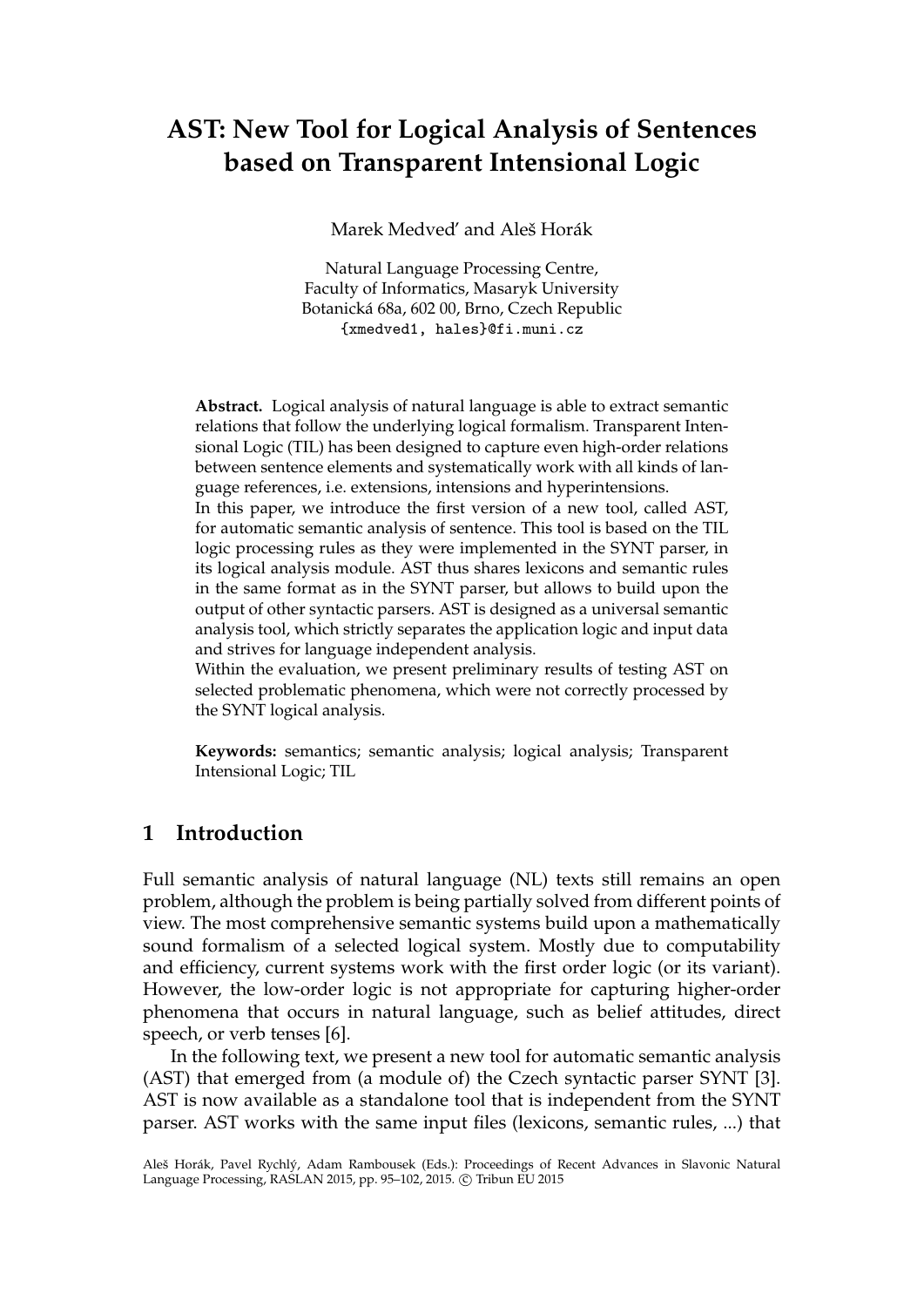```
<tree>
{##start##
  {start
    {f_{\rm SS}}{clause
        {VL<leaf><idx>0</idx><w>Jedl</w>
         <l>jíst</l><c>k5eAaIgMnS</c></leaf>}
        {intr
          {adjp
            {ADJ<leaf><idx>1</idx><w>pečené</w>
             <l>pečený</l><c>k2eAgNnSc4</c></leaf>}
          }
          {np
            {N<leaf><idx>2</idx><w>kuře</w>
              <l>kuře</l><c>k1gNnSc4</c></leaf>}
          }
        }
      }
    }
    {ends
      {'.'<leaf><idx>3</idx><w>.</w><l>.</l><c>kX</c></leaf> }
    }
  }
}
</tree>
```
Fig. 1. Syntactic tree – text markup for "Jedl pečené kuře." (He ate a roasted chicken.)

were designed and developed in SYNT. AST can thus provide the semantic analysis in the form of Transparent Intensional Logic (TIL) constructions [1] independently on the input syntactic parser and language. Processing new language thus consists in a specification of four lexicon files that describe lexical items, verb valencies, prepositional valencies and a semantic grammar.

In the following sections, we describe the structure of the system, the language dependent files and the form of required input as processed by a syntactic parser.

## **2 The AST System**

In this section, we introduce the main parts of the AST system, describe the content of language dependent files and formalize the required input of AST.

## **2.1 The AST Input**

To create a semantic structure of a sentence, AST needs the output from previous NL analysis levels. A usual output is in the form of a syntactic tree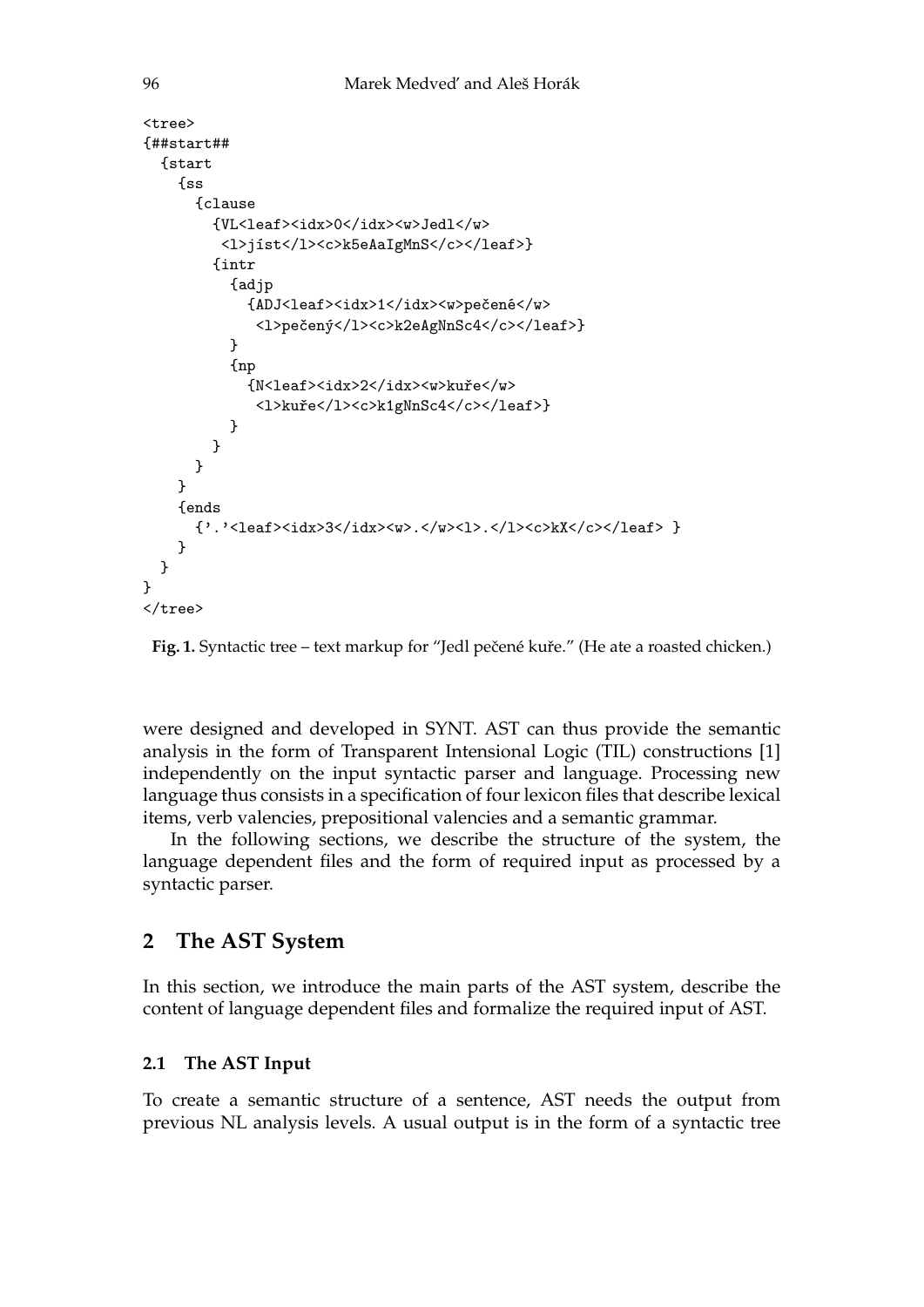

**Fig. 2.** Syntactic tree – visual for "Jedl pečené kuře." (He ate a roasted chicken.)

as provided by a syntactic parser. See Figure 1 for an example of a syntactic tree that is accepted as the AST input. The corresponding graphical tree representation is in Figure 2.

Besides the tree nodes and edges, the tree contains morphological information about each word: a lemma and a PoS tag [4], which are used by AST for deriving implicit out-of-vocabulary type information.

#### **2.2 Language Dependent Files**

The AST system itself is universal and can be used for semantic analysis of any language. However the main system core also uses input files that are language dependent and that need to be modified for addition of another language. In this section, we describe the format of those files needed to build the resulting logical construction.

**The Semantic Grammar** The resulting semantic construction is built by bottom-up analysis based on the input syntactic tree provided by the syntactic parser and by a semantic extension of the actual grammar used in the parsing process. To know which rule was used by the parser, AST needs the semantic grammar file. This file contains specification of semantic actions that need to be done before propagation of particular node constructions to the higher level in the syntactic tree. The semantic actions define what logical functions correspond to each particular syntactic rule. For instance, the <np> node in Figure 1 corresponds to the rule and action:

```
np -> left_modif np
  rule_schema ( "[#1,#2]" )
```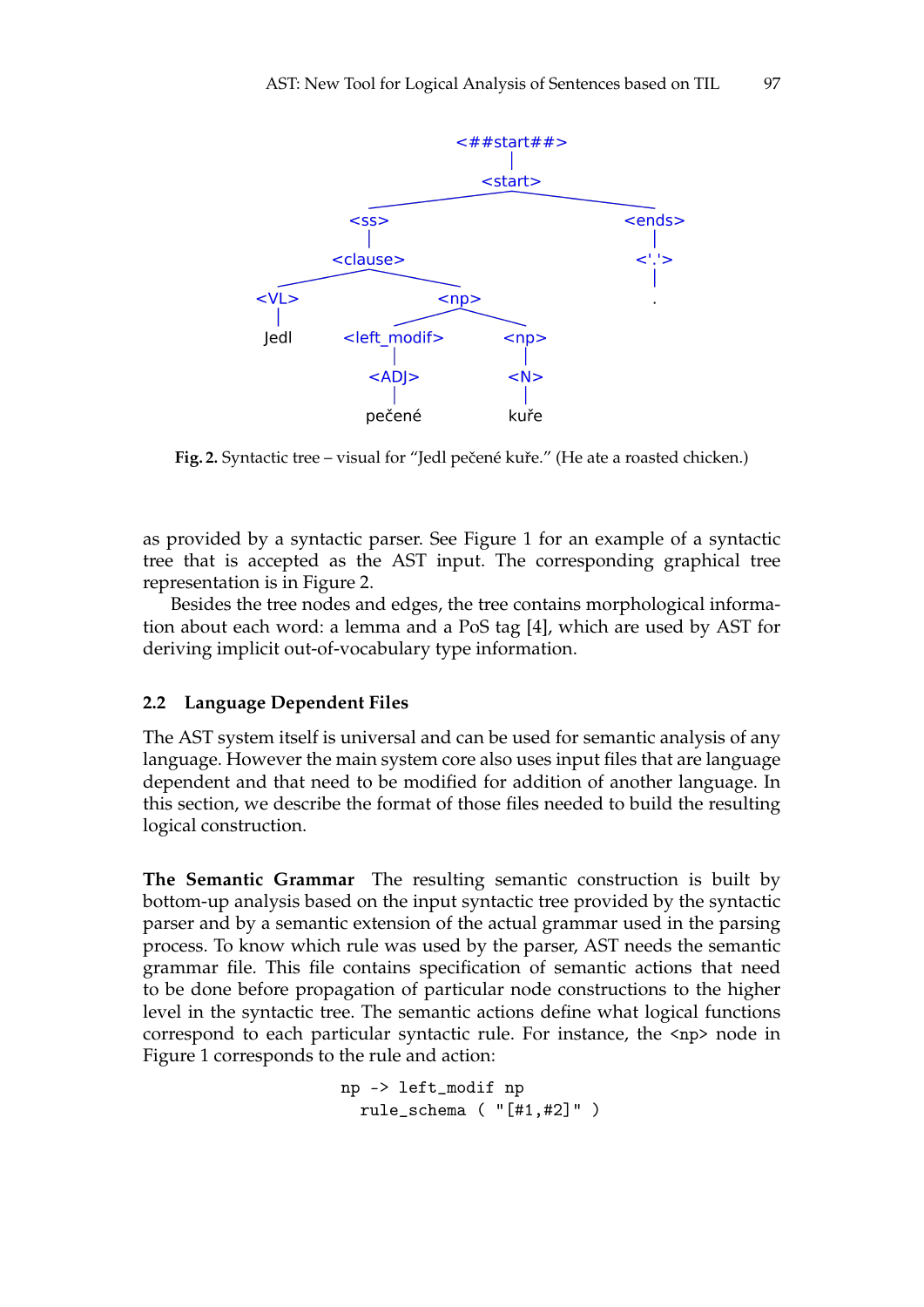```
rule_schema: 2 nterms, '[#1,#2]'
1, 3, +np -> . left_modif np . @level 0
  nterm 1: 1, 2, +left_modif -> . left_modifnl . @level 0, k2eAgNnSc4
        TIL: 0
pečený...((oι)
τω(oι)
τω)
 nterm 2: 2, 3, +np \rightarrow \overline{N} . @level 0, k1gNnSc4
        TIL: 0
kuře...(oι)
τω
Processing schema with params:
    #1: 0
pečený...((oι)
τω(oι)
τω)
    #2: 0
kuře...(oι)
τω
Resulting constructions:
```

```
[
0
pečený/((oι)
τω(oι)
τω),
0
kuře/(oι)
τω]...(oι)
τω
```
Fig. 3. Analysis of the expression "pečené kuře" (roasted chicken).

which says that the resulting logical construction of the *left-hand side* np is obtained as a (logical) application of the left\_modif (sub)construction to the *right-hand side* np (sub)construction. An example of processing such grammar rule is in Figure 3.

**TIL Types of Lexical Items** The second language dependent file defines lexical items and their TIL types. The types are hierarchically built from four simple TIL types [2]:

- **–** o: representing the truth-values,
- **–** *ι*: class of individuals,
- **–** *τ*: class of time moments, and
- **–** *ω*: class of possible worlds.

AST contains rules for deriving implicit types based on PoS tags of the input words, so as the lexicons must prescribe the type only for cases that differ from the implicit definition. A lexical item example for the verb "jíst" (eat) is:

```
jíst
/k5/otriv (((o(o \sigma_{\tau\omega})(o \sigma_{\tau\omega}))\omega)\iota)
```
The exact format of the lexical item in the input file is as follows: the lemma starts on a separate line. After the lemma there is a list of lines where an (optional) POS tag filter precedes the resulting object schema (here otriv, i.e. *o-trivialisation*) and TIL type (here *verbal object with one ι-argument*).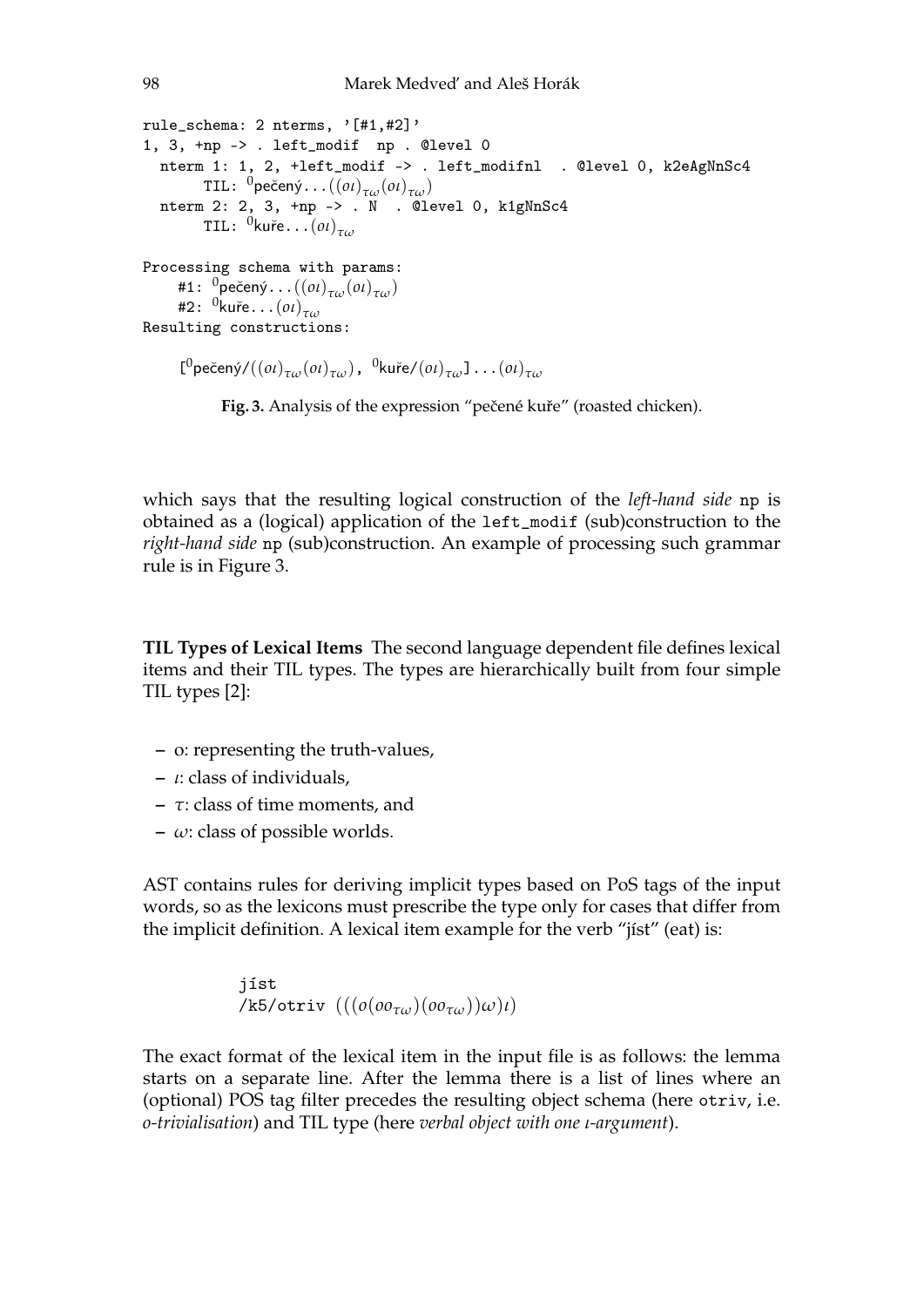**Verb Valencies** The next language dependent file is a file that defines verb valencies and schema and type information for building the resulting construction from the corresponding valency frame. An example for the verb "jíst" (eat) is as follows

jíst hPTc4 :exists: $V(v):V(v):and:V(v)=[[#0, try(*1)], V(w)]$ 

This record defines the valency of *<somebody> eats <something>*, given by the *brief valency frame* hPTc4 of the *object* (an animate or inanimate noun phrase in accusative), and the resulting construction of the *verbal object* (V(v)) derived as an application of the *verb* (#0) to its argument (the sentence object) with possible extensification (try(#1)) and the appropriate possible world variable  $(V(w))$ .

**Prepositional Valency Expressions** The last file that has to be specified for each language is a list of semantic mappings of prepositional phrases to valency expressions based on the head preposition. The file contains for each combination of a preposition and a grammatical case of the included noun phrase all possible valency slots corresponding to the prepositional phrase. For instance, the record for the preposition "k" (to) is displayed as

k 3 hA hH

saying that "k" can introduce prepositional phrase of a *where-to* direction hA (e.g. "*k lesu*" – "to a forest"), or a modal *how/what* specification hH (e.g. "*k veˇceˇri*" – "to a dinner").

#### **2.3 System parts**

The AST system is implemented in the Python 2.7 programming language and consists of six main parts:

- **–** the *input parser*: reads standard input, extracts tree structures and creates tree object for each tree from input,
- **–** the *grammar parser*: reads the grammar file and assigns a grammar rule and appropriate actions to each node inside the tree,
- **–** the *lexical item parser*: reads the file with lexical item schemata and TIL types and assigns the type to each leaf in the tree structure,
- **–** the *schema parser*: according to a logical construction schema coming with a semantic action, this module creates a construction from sub-constructions,
- **–** the *verb valency parser*: picks up the correct valency for given sentence and triggers the schema parser on sub-constructions according to the schema coming with the valency, and
- **–** the *prepositional valency expression parser*: reads the possible valency expressions assigned to prepositional phrases used as (optional) valency slots in the actual sentence valency frame.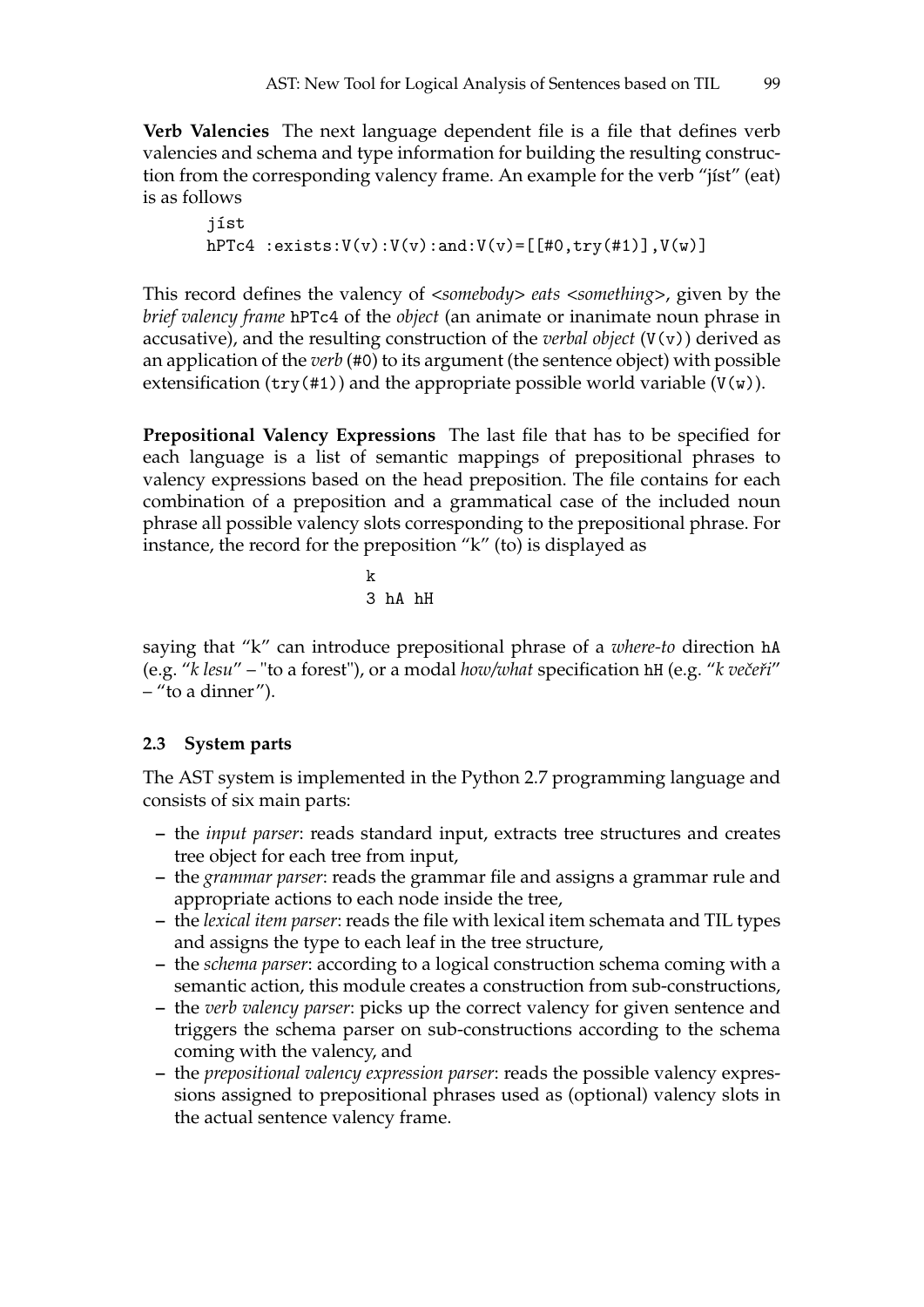## **3 Error Analysis**

During the AST development, AST is continuously evaluated in comparison with the original SYNT TIL logical analysis. In these tests, a number of uncovered phenomena is described and implemented in AST. The number of NL constructs covered by the AST logical analysis is thus still growing and, already in the current version, surpasses the original logical analysis.

In the following paragraphs, we present the results of error analysis of selected 200 sentences and the corresponding problems related to the original analyses of these sentences.

#### **3.1 Sentences with Two Items Divided by "and"**

The construction for the following sentence:

*Vidíte zásadnˇejší rozdíly mezi pˇrístupy ˇceských a západních informaˇcních firem?* (Can you see the main difference between Czech and west information companies?)

is (schematically) analysed as [západní, [český, x8]] and [firma, x8]. $^{\rm l}$ This means that both words "*západní*" (west) and "*ˇceský*" (Czech) are modifiers of the word "firma" (company) which is not correct. The correct analysis for this sentence is [západní, x8] and [firma,x8] and [český, x9] and [firma, x9]. 2

#### **3.2 Verb Valency vs. Clause Valency**

The concluding clause semantic construction is created according to the content of the syntactic tree of the clause. The clause valency (valencies) is built from the subtrees, and in the next step the clause valency is matched to the verb valency from lexicon and the schema assigned to the verb valency is used for creating the clause logical construction. However, if the system creates an incorrect clause valency or the verb valency has no suitable option, the clause construction is not created and the resulting semantic analysis is void.

In the analysis of the following sentence

*Možná, že se tito lidé ani nesetkali.* (Maybe, these people never met each other.)

the clause schema does not contain the reflexive pronoun "se<sup>"3</sup>, so the system finds only the verb valency for the word "*setkat*" (meet), which does not contain suitable schema for semantic analysis.

 $^1$  transl. [west, [Czech, x8]] and [company, x8].

 $^2$  transl. [west, x8] and [company,x8] and [Czech, x9] and [company, x9].

<sup>&</sup>lt;sup>3</sup> here in the meaning of "each other"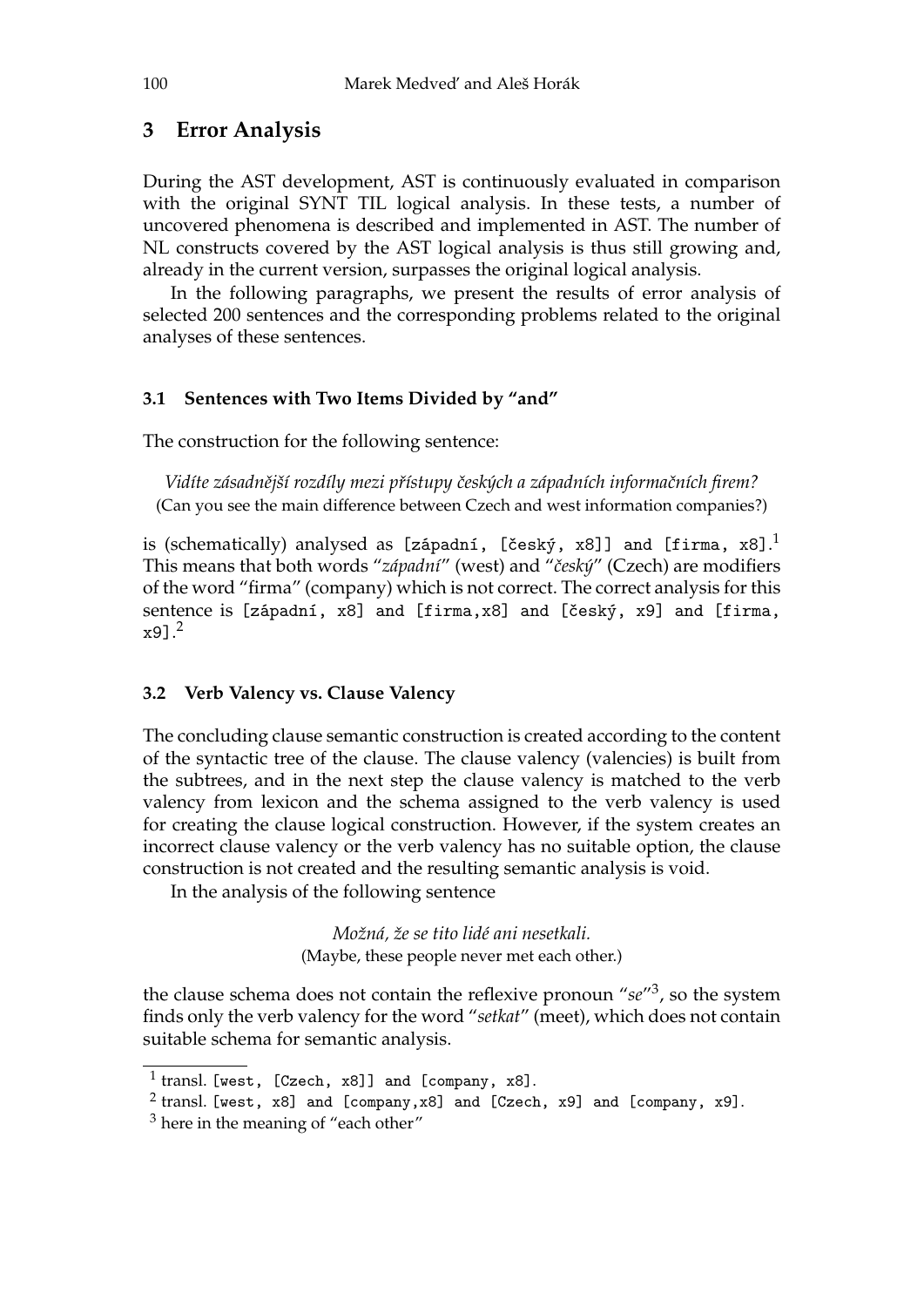|                 |      | system correct correct in % incorrect incorrect in % |    |          |
|-----------------|------|------------------------------------------------------|----|----------|
| <b>SYNT TIL</b> | -131 | $65.5\%$                                             | 69 | $35.5\%$ |
| AST             | 158  | <b>79.0%</b>                                         | 42 | $21.0\%$ |

**Table 1.** 200 sentences evaluated by the SYNT TIL system and the AST system.

#### **3.3 Verb Valency Schema Update**

In some cases, the clause valency is created correctly but the verb valency file does not contain an option that can match with the created cause valency. To solve this type of problems, AST files must be updated to add new option for the missing verb valency to create the correct semantic analysis.

#### **3.4 Verb Valency Schema Missing**

The verb valency list is created from the Czech VerbaLex lexicon [5], which is a large database of more than 10,000 Czech verb lemmata and their verb frames. However, it can happen that some verbs are not included in VerbaLex thus the system does not contain the verb frame.

In the test data, there were three verbs that are not included in VerbaLex, that it why they have been added to the AST verb list.

#### **3.5 System errors**

The previous SYNT TIL analysis contains a construction checker that does not allow the dash character "-" in the name of an object construction, such as [0(Si-an/*ι*)] (a proper name). In such case, the construction is rejected and the semantic analysis fails. The AST analysis allows such object naming, so the analysis can continue successfully.

## **4 Evaluation**

In this section, the AST system is compared with the original SYNT TIL logical module. For evaluation, we have picked up 200 randomly chosen sentences that were processed by both systems and the resulting analysis for each sentence was manually checked. For the final results, that shows 14 % improvement of AST to SYNT TIL, see Table 1.

## **5 Conclusions**

In this paper, we have introduced new language and parser independent tool for semantic analysis, called AST, that is based on the SYNT TIL logical analysis. The new AST system is designed as a lightweight standalone module, that can be straightforwardly updated and improved. Already in the first version AST